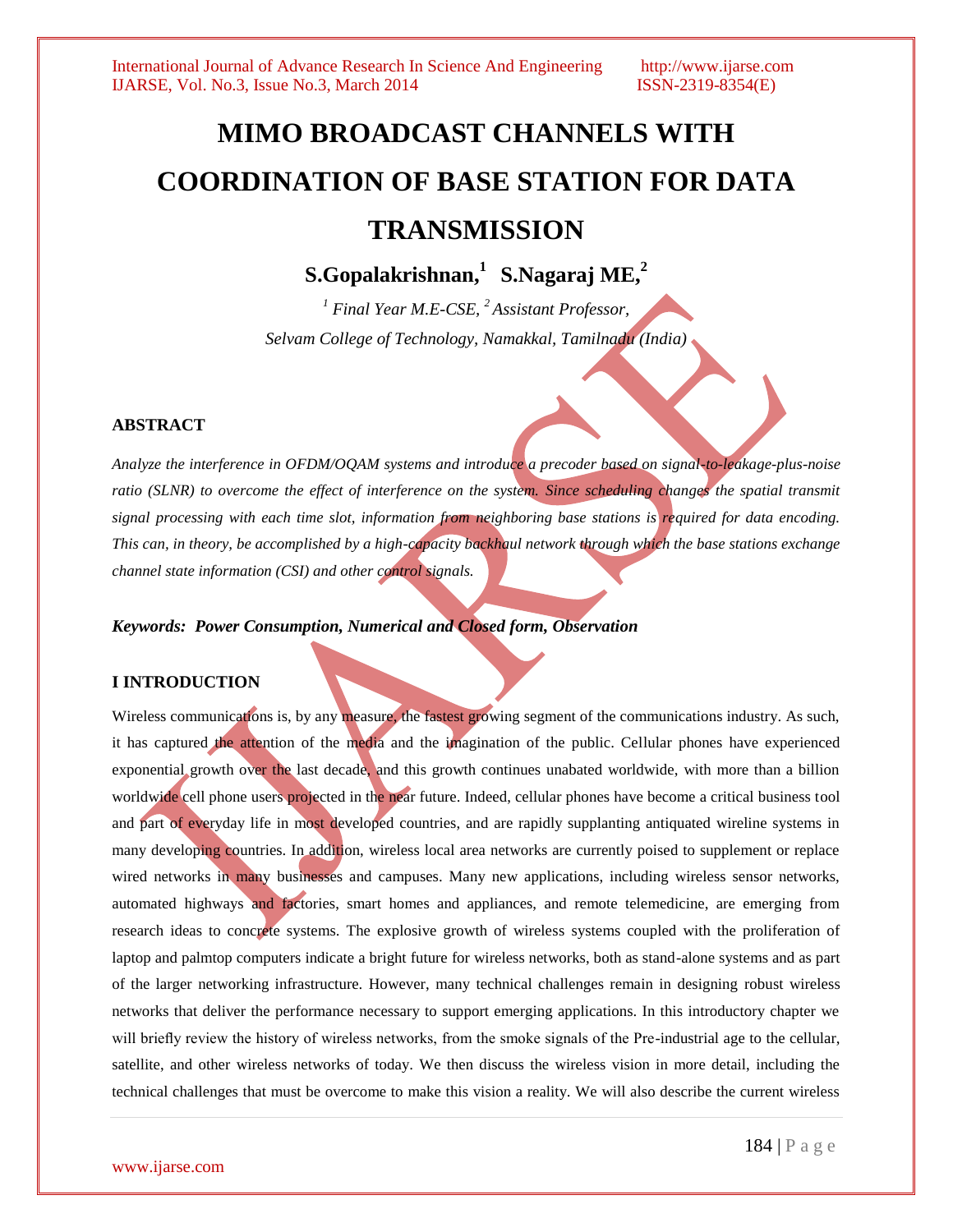systems in operation today as well as emerging systems and standards. The huge gap between the performance of current systems and the vision for future systems indicates that much research remains to be done to make the wireless vision a reality.

In practical cellular systems, explicit CSI in the form of channel coefficients is usually not available at the transmitter. Consequently, the base stations choose the precoders based on implicit CSI that is fed back from the users. In 3GPP LTE, for instance, the mobile users feedback a Precoding Matrix Indicator (PMI), a Rank Indicator (RI), and up to two Channel

Quality Indicators (CQI) with the option for narrowband or wideband reporting. While these reports are based on a predefined fixed codebook of precoders, the base stations can

Employ arbitrary precoders as long as they can map the CQI report, which is computed assuming a fixed codebook, to the CQI under the channel-dependent precoder. Furthermore, if instantaneous CSI is unavailable at the transmitter, one can still use statistical CSI for the precoder design for the joint design of precoders in a network of multiple transmitters; such statistical CSI still needs to be exchanged among the base stations

#### **II RELATED WORK**

#### **2.1 Multiple Input Multiple Output (MIMO) Systems**

MIMO systems are defined as point-to-point communication links with multiple antennas at both the transmitter and receiver. The use of multiple antennas at both transmitter and receiver clearly provide enhanced performance over diversity systems where either the transmitter or receiver, but not both, have multiple antennas. In particular, recent research has shown that MIMO systems can significantly increase the data rates of wireless systems without increasing transmit power or bandwidth. The cost of this increased rate is the added cost of deploying multiple antennas, the space requirements of these extra antennas (especially on small handheld units), and the added complexity required for multi-dimensional signal processing. Recent work in MIMO systems includes capacity of these systems under different assumptions about channel knowledge, optimal coding and decoding for these systems, and transmission strategies for uncoded systems.

### **2.2 Fading**

For Fades, i.e. when the channel fades between any transmit-receive antenna pair are independent and identically distributed, is a multiple of the identity matrix. Thus without loss of generality, we could choose  $c = [1, 0, 0, \dots, 0]$ T. Fades there is no gain from using multiple transmit antennas. However the magnitude of the average received SNR is directly proportional to the number of receive antennas. Hence multiple receive antennas improve average received SNR with Fading.

### **2.3 Space-Time Codes**

The very high throughput predicted by information theory. As we saw earlier, if the transmitter knows the channel it is possible to transform it into several parallel non-interfering SISO channels and the codec technology for SISO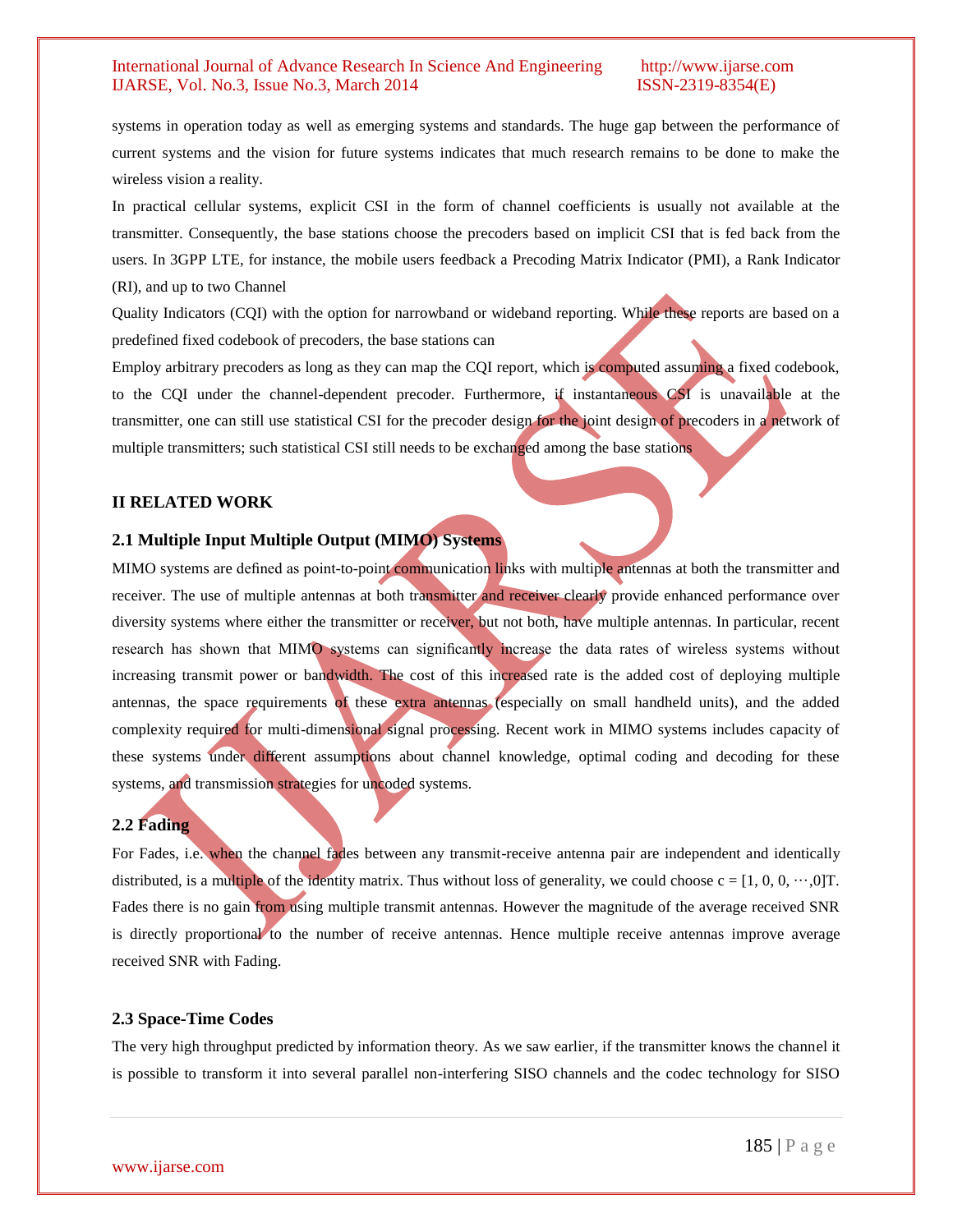channels is well established. However if the transmitter does not know the instantaneous channel, inherently multidimensional codes are required. Codewords are now long matrices instead of vectors.

#### **2.4 Smart Antennas**

Smart antennas generally consist of an antenna array combined with signal processing in both space and time. The spatial processing introduces a new degree of freedom in the system design with enormous potential to improve performance, including range extension, capacity enhancement, higher data rates, and better BER performance we have seen that multiple antennas at the transmitter and/or receiver can provide diversity gain as well as increased data rates through space-time signal processing. Alternatively, sectorization or phased array techniques can be used to provide directional antenna gain at the transmit or receive antenna array. This directionality can increase the signaling range, reduce delay-spread (ISI) and flat-fading, and suppress interference between users. In particular, interference typically arrives at the receiver from different directions. Thus, directional antennas can exploit these differences to null or attenuate interference arriving from given directions, thereby increasing system capacity. The reflected multipath components of the transmitted signal also arrive at the receiver from different directions, and can also be attenuated, thereby reducing ISI and flat-fading. The benefits of directionality that can be obtained with multiple antennas must be weighed against their potential diversity or multiplexing benefits, giving rise to a multiplexing/diversity/directionality tradeoff analysis.

#### **2.5 MIMO Channel Capacity**

This section focuses on the Shannon capacity of a MIMO channel, which equals the maximum data rate that can be transmitted over the channel with arbitrarily small error probability. Capacity versus outage defined the maximum rate that can be transmitted over the channel with some nonzero outage probability. Channel capacity depends on what is known about the channel gain matrix or its distribution at the transmitter and/or receiver. Throughout this section it is assumed that the receiver has knowledge of the channel matrix H, since for static channels a good estimate of H can be obtained fairly easily.

## **2.6 MIMO Diversity Gain: Beam Forming**

The multiple antennas at the transmitter and receiver can be used to obtain diversity gain instead of capacity gain. In this setting, the same symbol, weighted by a complex scale factor, is sent over each transmit antenna, so that the input covariance matrix has unit rank. This scheme is also referred to as MIMO beam forming. A beam forming strategy corresponds to the precoding and receiver matrices described being just column vectors: As indicated, the transmit symbol x is sent over the antenna with weight .On the receive side, the signal received on the antenna is weighted.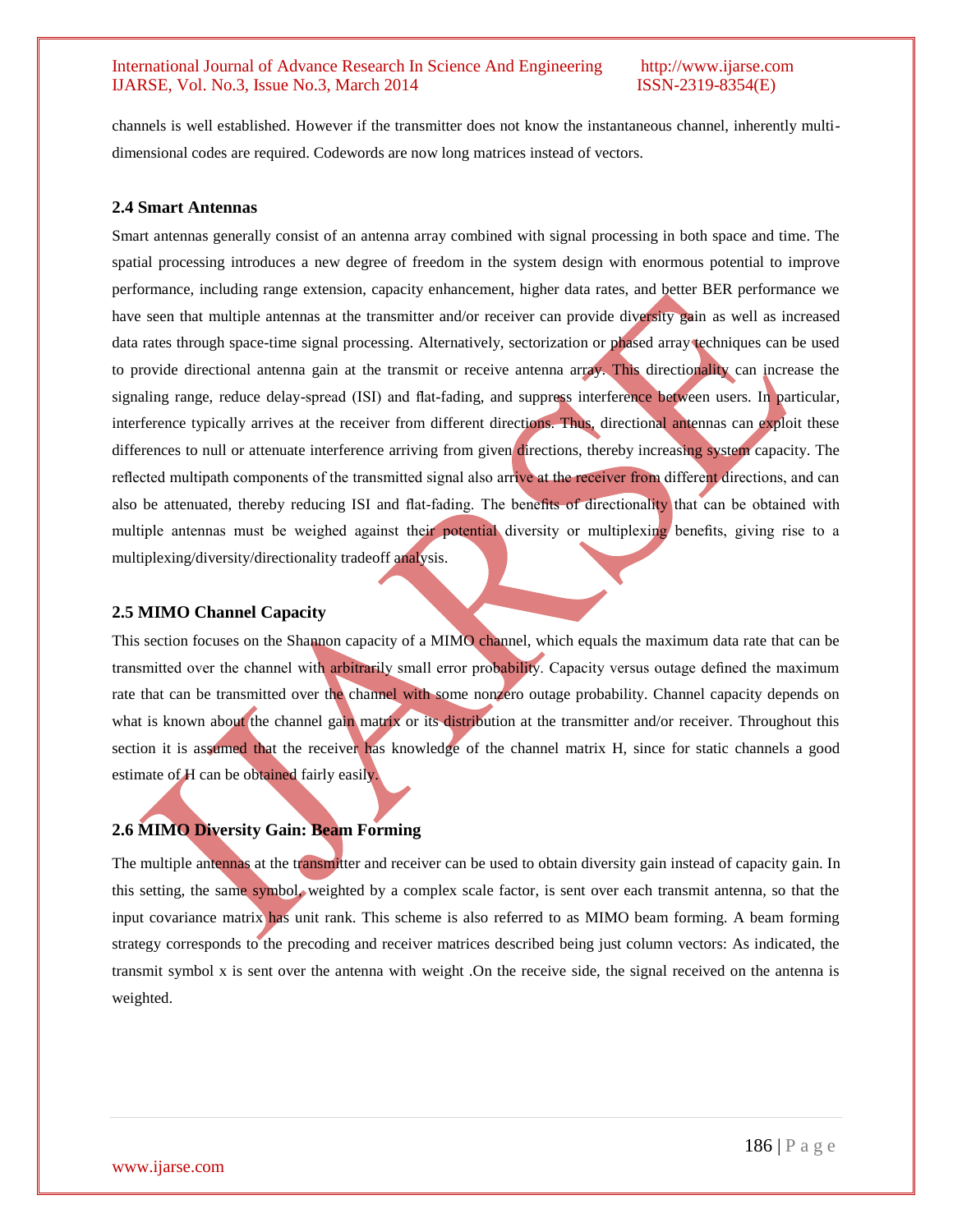#### **III SIMULATION**

Two-phase schemes with instantaneous CSI at the transmitter require two feedback phases as the users have to feedback channel coefficients in the first phase and stabilized SINRs in the Second phase. Feedback of the supported rate, however, is not necessary by virtue of perfect CSI at the transmitter. All other schemes require a single feedback phase, either for CSI Acquisition (genie and gambling) or SINR feedback. Those algorithms based on average channel information at the base station have to augment the SINR report with the supported Rate. Twophasescheduling with eigenbeamforming requires a single feedback phase and no backhaul communication at all.

Furthermore, all CSI is acquired in the uplink. The necessary feedback from the user equipment, namely, the SINR and the rate, are already part of current networks such as the CQI reports in 3GPP LTE. If instead of eigenbeamforming the base stations employ precoders which maximize the average SLNR, they have to broadcast the active user to neighboring cells, introducing additional signaling and overhead. However,

all backhaul communication is of finite word-length and the amount is independent of the number of users or antennas such that each base station simply broadcasts a single integer.

Moreover, no average CSI needs to be exchanged among base stations. The implementation of both algorithms is the same for average and perfect CSI such that they seamlessly transition between the two and the same hardware and software can be used at all base stations. Genie DPC outperforms all other Schemes, however, each user has to estimate and feed back the interference channels to all base stations and the backhaul communication grows quadratically in the number of cells and linearly in the number of users and antennas. In contrast, DPC with twophase scheduling neither requires neither knowledge of interference channels nor any backhaul communication. Unfortunately, the requirement of perfect CSI at the transmitter might be infeasible for practical networks



# **Fig 01: Average Sum-Rates In Bits Per Channel Use Of Consideration Preceding Schemes With Average CSI At The Transmitter**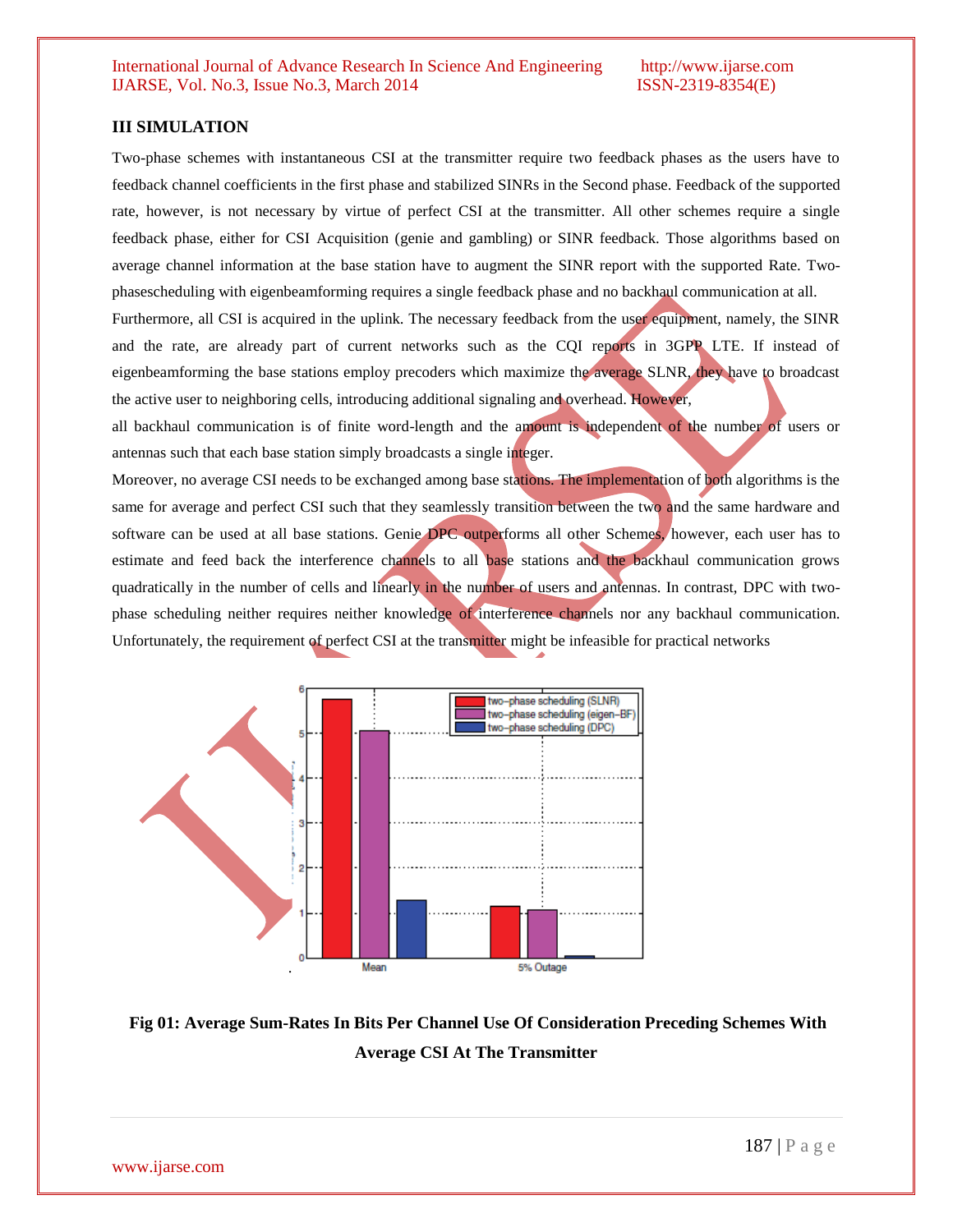

**Fig: 02 Performance of Antenna**

#### **IV IMPLEMENTATION**

In network MIMO, all base stations can transmit data to all users and the whole network effectively represents a MIMO broadcast channel (BC) with distributed antennas. Interference can then be exploited by jointly processing the user data, though symbol level synchronization is necessary among the base stations. Whether the feedback channel is digital or analog, there are bound to be errors either in the received feedback at the sensors or in how the phase shift is actually implemented. Furthermore, the wireless channel may change during the time required for calculation and feedback of , so even if the phase shifts are implemented perfectly at the sensors, they may no longer be valid for the current channel.

In this section, we evaluate the impact of errors in the sensor phase shifts on the estimation accuracy. A distributed WSN with single-antenna sensors that observe an unknown deterministic parameter corrupted by noise. The lowcomplexity sensors apply a phase shifts (rather than both a gain and phase) to their observation and then simultaneously transmits the result to a multi-antenna FC over a coherent MAC. One advantage of a phase-shiftonly transmission is that it leads to a simpler analog implementation at the sensor.

The FC determines the optimal value of the phase for each sensor in order to minimize the ML estimation error, and then feeds this information back to the sensors so that they can apply the appropriate phase shift. The estimation performance of the phase-optimized sensor network is shown to be considerably improved compared with the nonoptimized case, and close to that achieved by sensors that can adjust both the transmit gain and phase.

### **V CONCLUSION AND FUTURE WORK**

The most common approach to mitigating this intercell interference in a particular cell is to make available CSI from neighboring base stations. This, however, requires new and expensive infrastructure which is accompanied by additional error and delay sources. Hence, we presented novel scheduling and precoding techniques that employ DPC to serve multiple users per cell and single-layer beam forming to serve a single user per cell. We investigated a distributed network of single antenna sensors employing a phase-shift and forward strategy for sending their noisy parameter observations to a multi-antenna FC. We presented two algorithms for finding the sensor phase shifts that